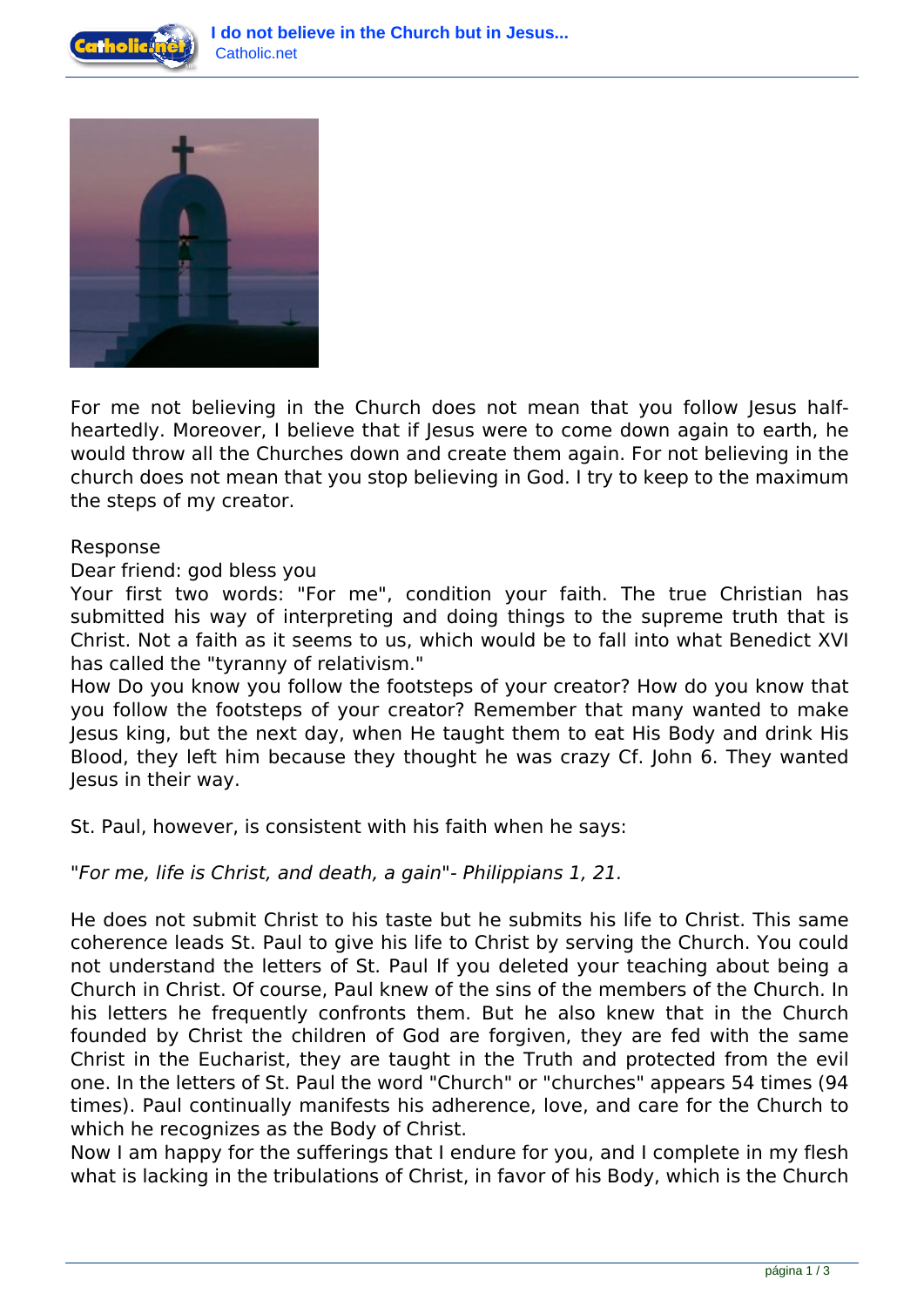

-Colossians 1.24

Paul's letters are addressed to the churches or the pastors of the churches, all of the members of the one Church of Jesus Christ. For he does not have Christ but a Body and a Bride.

St. Paul had also persecuted the Church but repented deeply and recognized that the Church is of God.

*I am the Last of the Apostles: unworthy of the name of the apostle, for having persecuted the Church of God. - I Corinthians 15, 9*

Is it then that the true Church ceased to exist? Impossible, because Jesus came to save men from all generations until the end of time. We have the promise of Jesus:

*And I say to you that you are Peter, and on this stone, I will build my Church, and the gates of Hades shall not prevail against it. - Matthew 16, 18*

Jesus warned that there would be scandals in the Church and was very severe about it. Why? Did he reject the Church? On the contrary! He died for it. Jesus defends the Church from those who want to talk because in it we receive His life and Salvation. That is why he rebukes those who scandalize them because they cause many to walk away from it and get lost.

If you told me that Jesus wants to renew his Church, we would agree. The Church always needs renewal. But it is not renewed by throwing it on the ground and creating something new. What Jesus did can not be changed. One can not change in the Church its doctrine or its nature since they are of Christ. The true renewal is that proposed by John Paul II and now Benedict XVI with a New Evangelization. It is men who need to renew in the Church. The saints are the true renovators of the Church because they nourish themselves on it and gratefully give it the fruits of grace. They manifest the power of Christ operating in his Church.

St. Paul does the same as Christ. In his letters, he frequently confronts the sin of the members of the Church so that the grace that God gives us in it is not hindered. Paul is always faithful to his mission as a pastor in the Church, loving her and, like Jesus, giving his life for her.

Christ loved the Church and gave himself up for it, to sanctify it, purifying it through the bath of the water, by the word, and present resplendent himself. Without stain or wrinkle or similar thing, but it is holy and immaculate. - Ephesians 5, 25-27

If we love Christ we can only love the Church and obey it in everything, He is its head and speaks to us through its shepherds (Cf. Lc 10, 16)

Under his feet, he subdued all things and constituted the supreme Head of the Church-Ephesians 1, 22

So that the multiform wisdom of God is now manifested to the principalities and powers in heaven, through the Church-Ephesians 3, 10

To him the glory in the Church and Christ Jesus for all generations and all times. Amen. -Ephesians 3, 21